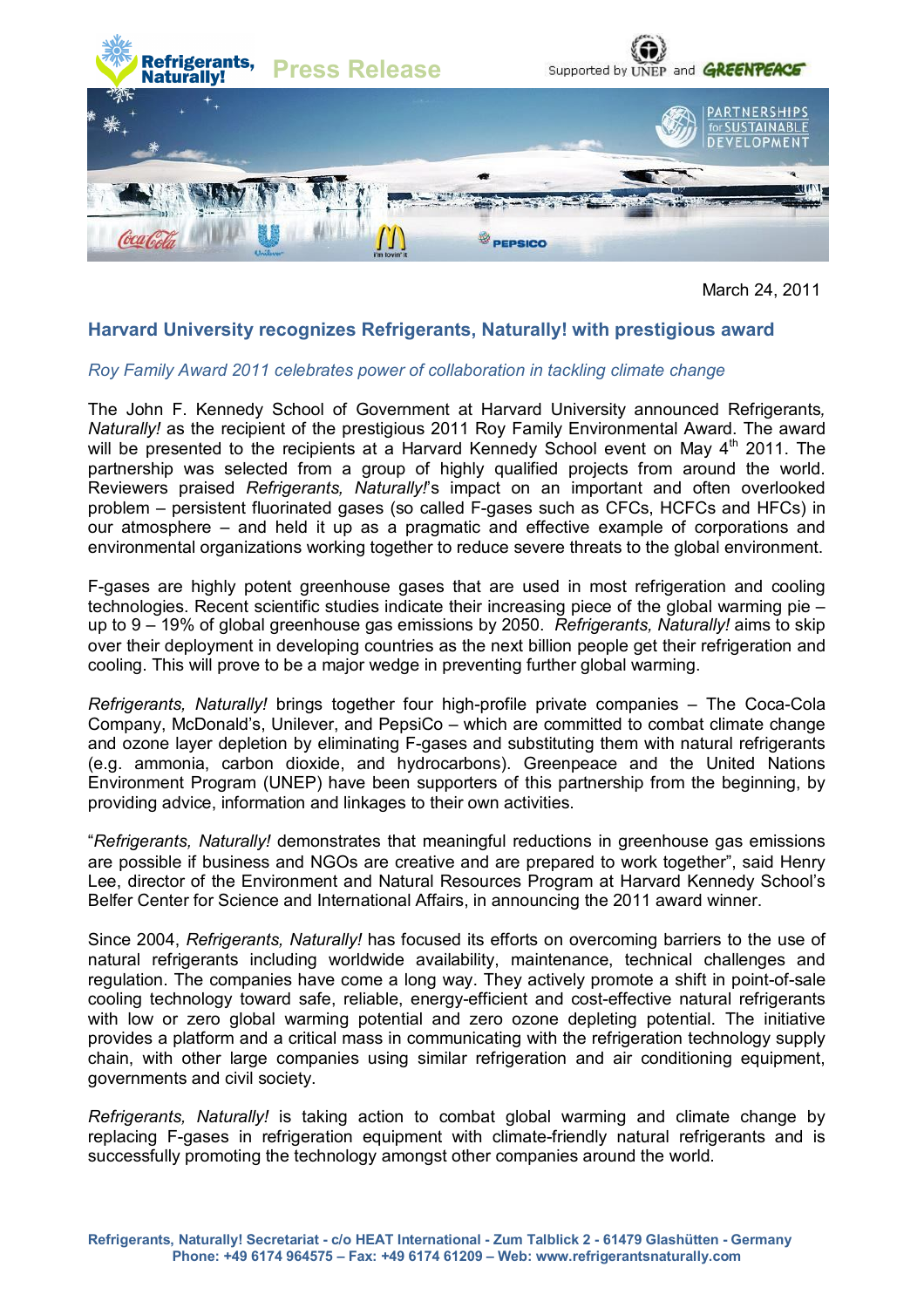

"*Refrigerants, Naturally!* has played an important role in raising the profile of this important issue and demonstrating what can be achieved through shared vision and commitment", said Thomas Lingard, Global External Affairs Director Unilever and Chair of *Refrigerants, Naturally!*.

In 2010, *Refrigerants, Naturally!*'s achieved one of its primary goals. The group's leadership catalyzed the entire retailing and consumer goods sector to commit to change its cooling technologies starting in 2015. The Consumer Goods Forum, a CEO-led organization of 400 global consumer goods manufacturers and retailers with \$3 trillion of revenue, pledged to begin phasing out HFC refrigerants as of 2015 and replace them with natural refrigerants (Press release: http://www.ciesnet.com/pfiles/press\_release/Press\_Release\_2010/2010-11-29- ClimateProtection.pdf).

"*Refrigerants, Naturally!* strives to eliminate an entire class of dangerous greenhouses gases from a large industrial sector. As the group has now catalyzed a commitment to eliminate HFCs from the Consumer Goods Forum's 400 companies, we have a real shot at the kind of fundamental transformation we need. For this reason, Greenpeace is honored to be working with these corporations on this issue", said Amy Larkin, Director Greenpeace Solutions.

"Public-Private Partnerships such as Refrigerants, Naturally! are vital tools for implementing Agenda 21. UNEP is proud to continue helping inspire and guide this partnership of responsible private sector companies, which is contributing in a tangible way to achieving the UN's Millennium Development Goal of environmental sustainability", said Rajendra Shende, head of UNEP`s Ozone Action branch.

**End** 

## **About the Roy Family Award**

The Roy Family Award celebrates an outstanding public-private partnership project that enhances environmental quality through the use of novel and creative approaches. By drawing attention to an exceptional partnership, the award aims to inspire others to replicate or expand upon the success. More info on

http://belfercenter.ksg.harvard.edu/project/43/environment\_and\_natural\_resources.html?page\_id =16

## **Scientific background**

In 1987, F-gases such as CFCs (chlorofluorocarbons) and later also HCFCs (hydrochlorofluorocarbons) were controlled under the Montreal Protocol due to their negative impact on the stratospheric ozone layer. Unfortunately, many of them were replaced with another generation of F-gases known as HFCs (hydrofluorocarbons). HFCs, which have a direct global warming impact more than a thousand times worse than the reference gas carbon dioxide  $(CO<sub>2</sub>)$ , are currently used in much of the world's commercial refrigeration. Refrigeration is critical in food and beverage production, processing, storage, transportation and point-of-sale (e.g. supermarket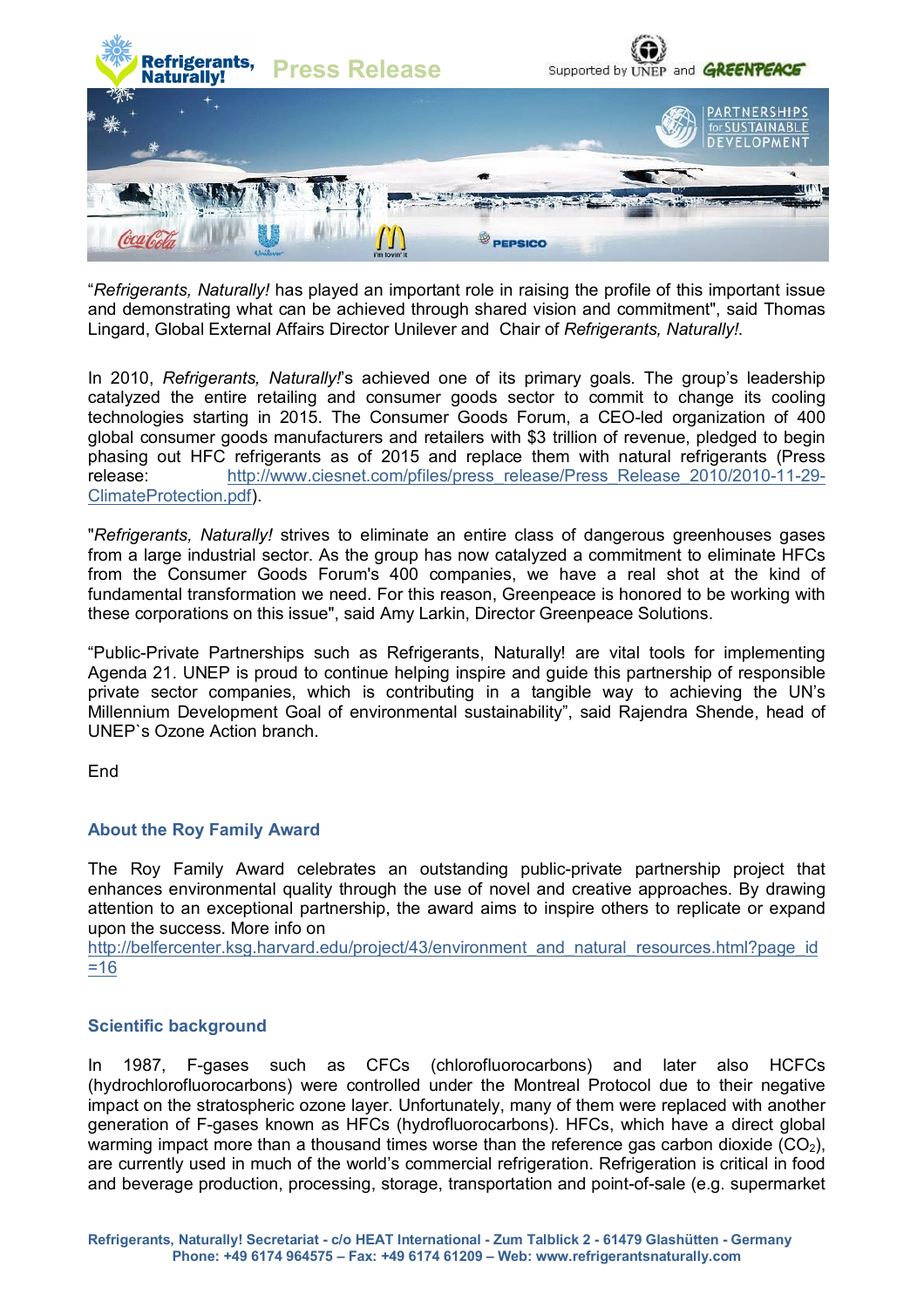

cabinets, beverage coolers, ice cream freezers). Commercial refrigerants represent 41% of total refrigerant emissions.<sup>1</sup>

The consequences of the rapid growth in HFC emissions are sobering. Because they are persistent in the atmosphere, HFCs will be responsible for between  $9\%$  and  $19\%$  of CO<sub>2</sub> equivalent emissions by 2050 even if we do not act to reduce  $CO<sub>2</sub>$  emissions. If the reduction of  $CO<sub>2</sub>$  remains the focus of climate change initiatives and nothing is done about HFCs, they will be responsible for between 28% and 45% of  $CO<sub>2</sub>$  equivalent emissions by 2050.<sup>2</sup>

A UNEP report released at the Cancun climate negotiations last year highlighted that even if countries fully implemented the pledges and intentions associated with the Copenhagen Accord, in the best case scenario they could cut emissions to around 49 gigatonnes of  $CO<sub>2</sub>$  equivalent by 2020. This leaves a gap of around 5 gigatonnes of  $CO<sub>2</sub>$  equivalent that needs to be bridged over the coming decade - an amount equal to the emissions of all the world's cars, buses and trucks in  $2005$ <sup>3</sup> Cutting "non-CO<sub>2</sub> gases" including avoiding HFCs and improving energy efficiency of refrigeration equipment – as is being done voluntarily by the Refrigerants, Naturally! Partners contributes to quickly close this gap.

#### **Note to the editors**

For questions, please address media contacts below:

#### **Refrigerants Naturally! Secretariat**

Rebecca Kirch Phone: +49 6174 964575 Email: rebecca.kirch@refrigerantsnaturally.org

## **Unilever**

 $\overline{a}$ 

Flip Dötsch Corporate Media Relations Manager Phone: +44 20 7822 6805 Cell: +31 611 375 465 Email: flip.dotsch@unilever.com

#### **The Coca-Cola Company**

Lisa Manley Group Director, Sustainability Communications Phone: +1 404 676 2683 Email: pressinquiries@na.ko.com

#### **Harvard University Belfer Center**

Sharon Wilke Associate Director of Communications Phone: +1 617 495 9858 Email: sharon\_wilke@harvard.edu

#### **McDonald`s Corp.**

Lisa McComb Senior Manager, Global Media Relations Phone: +1 630 623 3707 Cell: +1 630 484 1158 Email: lisa.mccomb@us.mcd.com

#### **PepsiCo**

Jennifer Ryan Manager Media Bureau, PepsiCo Inc. Phone: +1 914 253 2308 Fax: +1 914 253 2203 Email: jennifer.ryan@pepsico.com

 $1$  U.S. EPA 2004, "Determination of comparative HCFC and HFC emission profiles for the Foam and Refrigeration sectors until 2015," http://www.epa.gov/ozone/snap/emissions/downloads/FoamEmissionProfiles\_Part1.pdf 2

Velders et al 2009, "The large contribution of projected HFC emissions to future climate forcing,"

http://www.pnas.org/content/early/2009/06/19/0902817106.abstract<br>3 Emissions Can Beast, http://www.upen.ess/publications/sheaks/

Emissions Gap Report, http://www.unep.org/publications/ebooks/emissionsgapreport